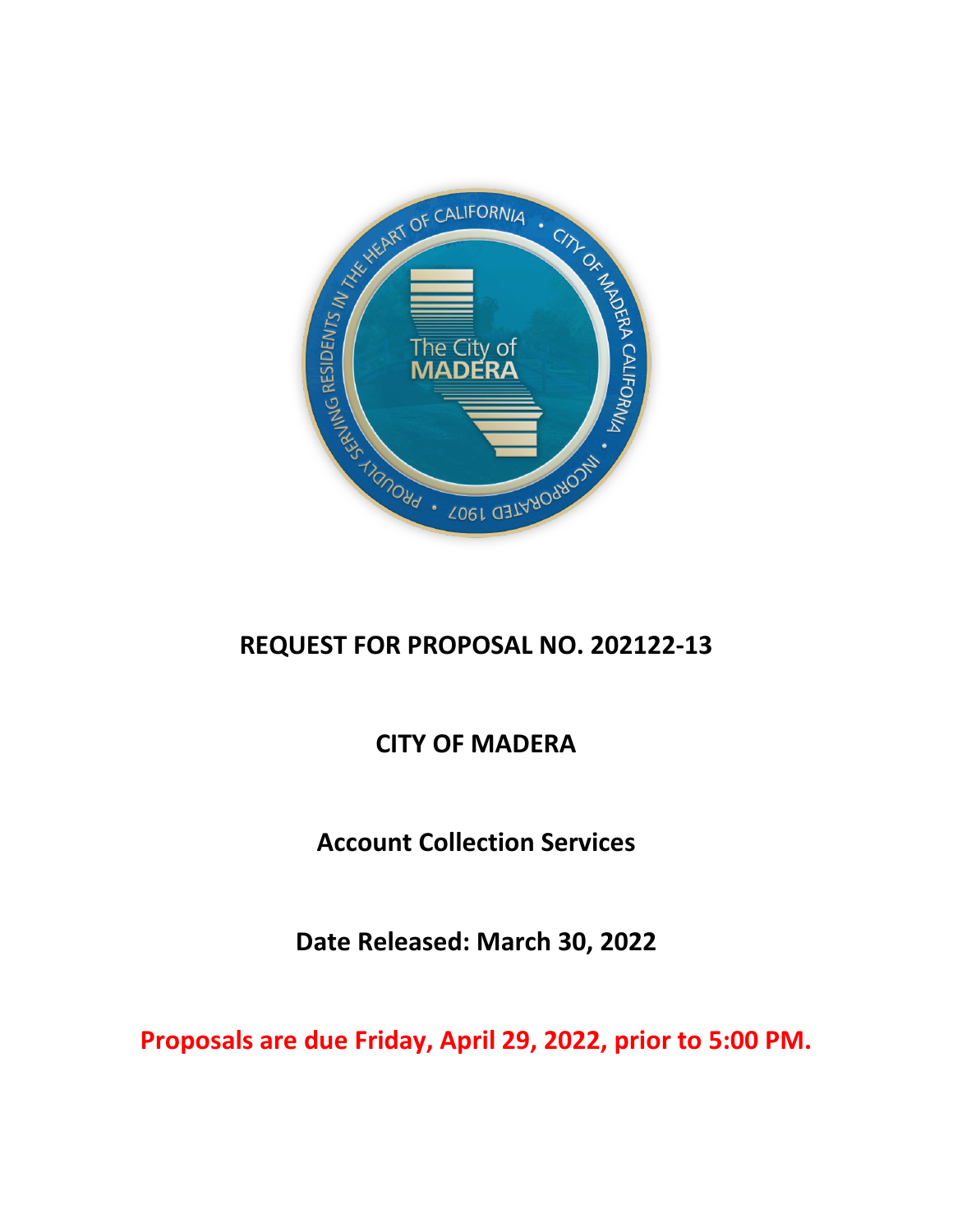## **TABLE OF CONTENTS**

| $\mathbf{L}$ |  |
|--------------|--|
| II.          |  |
| III.         |  |
| IV.          |  |
| V.           |  |
| VI.          |  |
| VII.         |  |
|              |  |
|              |  |
|              |  |
|              |  |
|              |  |
|              |  |
|              |  |
|              |  |